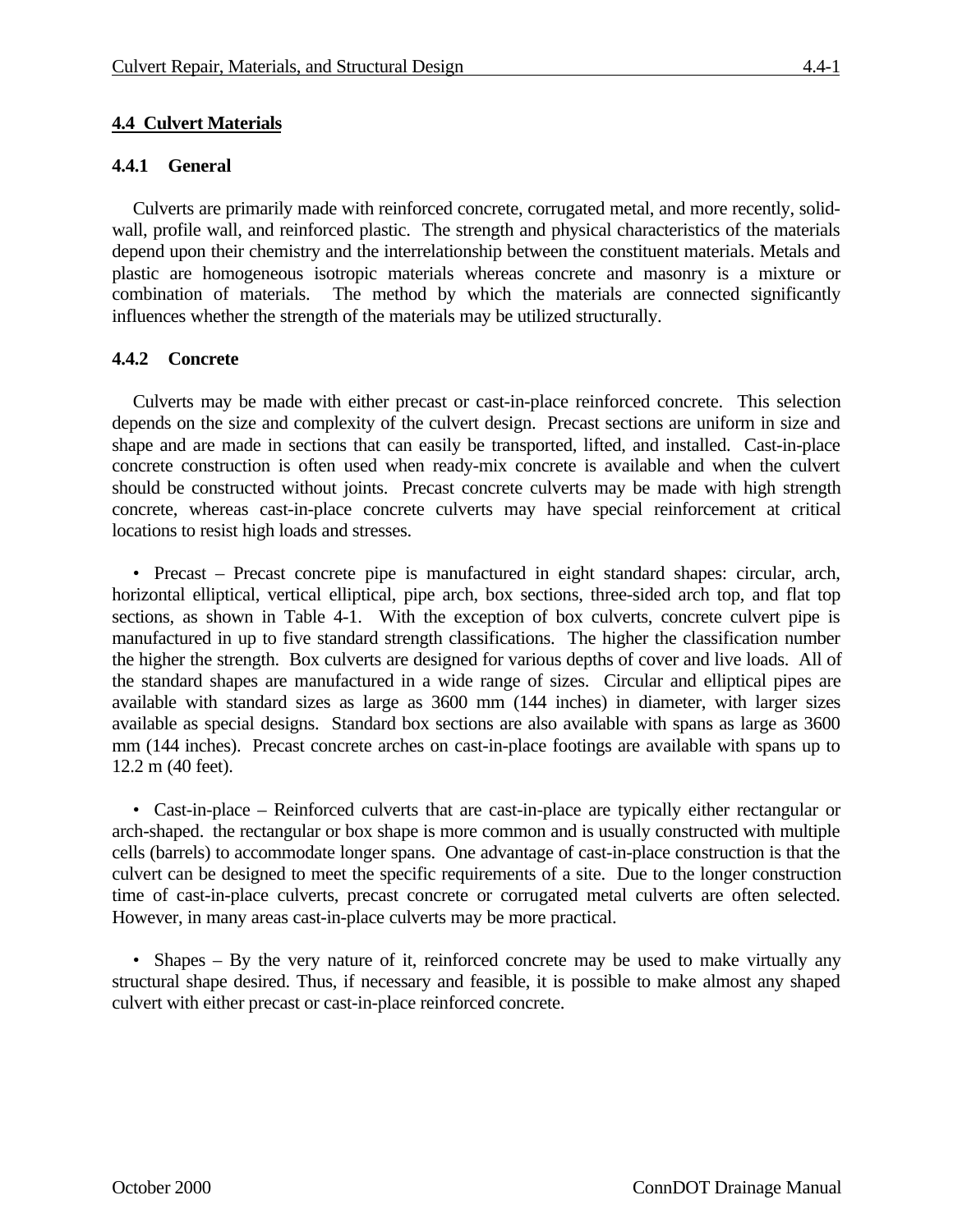| <b>SHAPE</b>                         | <b>RANGE OF SIZES</b>                                                                              | <b>COMMON USES</b>                                                                  |
|--------------------------------------|----------------------------------------------------------------------------------------------------|-------------------------------------------------------------------------------------|
| <b>CIRCULAR</b>                      | 300 to 400mm (12 to 180 in)<br>reinforced<br>100 to 900mm (4 to 36 in)<br>non-reinforced           | Cuiverts, storm drains, and sewers.                                                 |
| PIPE ARCH                            | 375 to 3300 mm<br>$(15 \text{ to } 132 \text{ in})$<br>equivalent diameter                         | Culverts, storm drains, and sewers.<br>Used where head is limited.                  |
| HORIZONTAL ELLIPSE                   | <b>Span X Rise</b><br>450 to 3600 mm<br>(18 to 144 in)<br>equivalent diameter                      | Culverts, storm drains, and sewers.<br>Used where head is limited.                  |
| <b>VERTICAL ELLIPSE</b>              | <b>Span X Rise</b><br>$900$ to 3600 mm<br>$(36 \text{ to } 144 \text{ in})$<br>equivalent diameter | Used where lateral clearance is<br>limited.                                         |
| <b>RECTANGULAR</b><br>(box sections) | <b>Span</b><br>$0.9$ to 3.6 m (3 to 12 ft)                                                         | Culverts, storm drains, and sewers.<br>Used for wide openings with limited<br>head. |
| <b>ARCH</b>                          | <b>Span</b><br>7.2 to 12.3 m (24 to 41 ft)                                                         | Cuiverts and storm drains. For low,<br>Wide waterway enclosures.                    |
| FLAT TOP 3-SIDED                     | <b>Span</b><br>4.2 to $10.5 \text{ m}$ (14 to 35 ft)                                               | Cuiverts and storm drains. For low,<br>Wide waterway enclosures.                    |
| ARCH TOP 3-SIDED                     | <b>Span</b><br>4.8 to $10.8 \text{ m}$ (16 to 36 ft)                                               | Cuiverts and storm drains. For low,<br>Wide waterway enclosures.                    |

# **Table 4-1 Standard concrete pipe shapes**

÷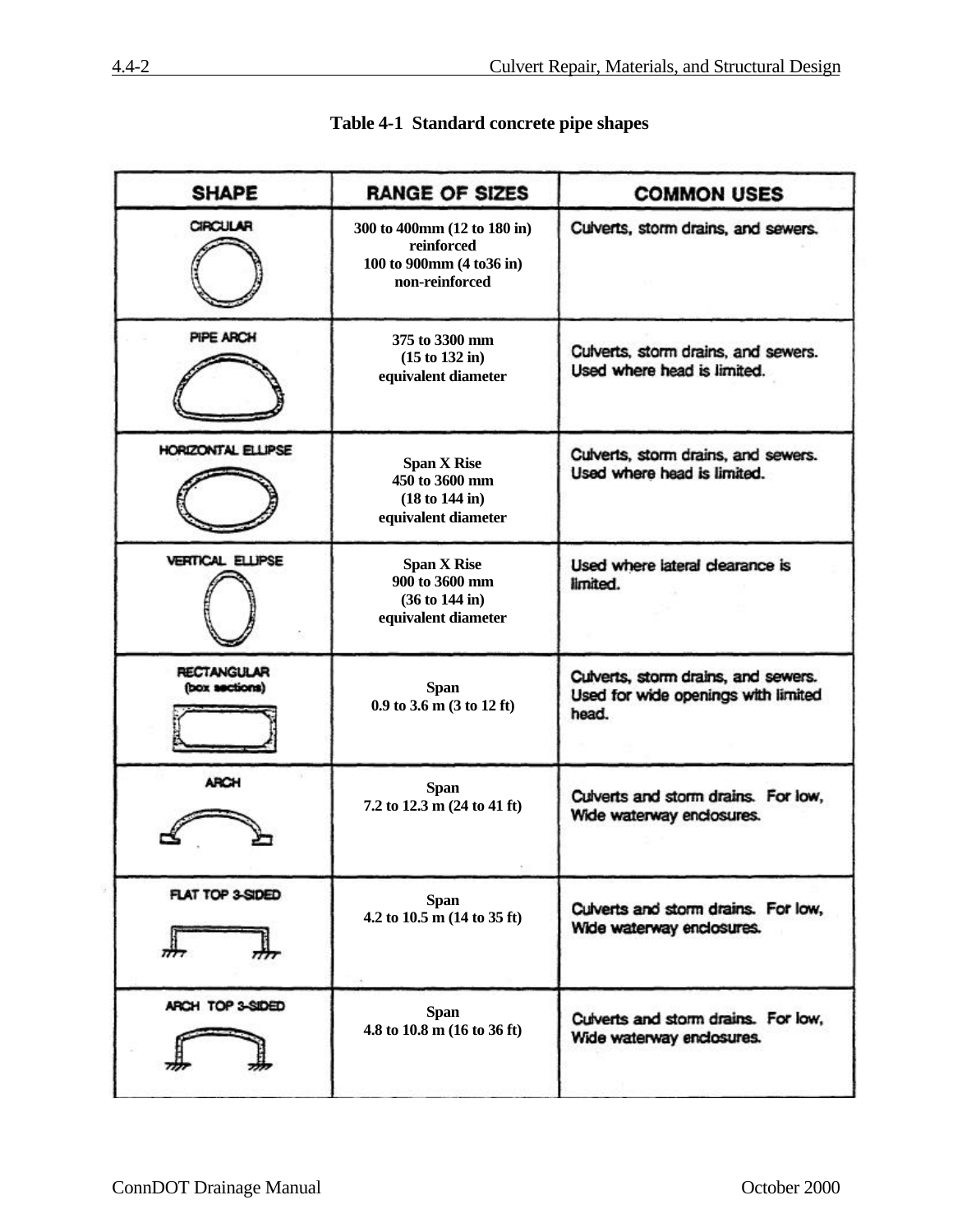# **4.4.3 Corrugated Steel**

Corrugated steel culverts are made with factory-produced corrugated sheet steel. Corrugated pipe culverts are made with factory-produced corrugated pipe sections. Large corrugated culverts are normally field-assembled using structural plate products. Structural plate steel products are available as structural plate pipes, box culverts, or long span structures. Standard shapes for corrugated steel culverts are shown on Table 4-2.

• Material – Corrugated steel pipe is fabricated from sheets coated with zinc or aluminum. It is reasonably lightweight for shipping and comes in a large range of thicknesses and corrugations to provide the appropriate strength. However, it requires controlled backfill for proper soil support. Other options include various coatings and/or pavings for added protection.

• Shapes – Corrugated steel may be used for a wide variety of shapes, sizes, and lengths of culverts. The culverts may be made from prefabricated sections that are factory produced or assembled in the field from specially fabricated plates. The shapes may be made from various thicknesses of plate stock.

Pipe – Corrugated steel pipe is factory made in two basic shapes: round and pipe arch. Both round and arch shapes are available in a wide range of standard sizes. Round pipe is available in standard sizes up to 3600 mm (144 inches) in diameter. Standard sizes for pipe arch are available in sizes up to the equivalent of 3000 mm (120 inch) diameter round pipe. Both shapes are produced in several wall thicknesses, several corrugation sizes, as shown in Figure 4-10 and with annular (circumferential) or helical (spiral) corrugations.

Pipes with annular corrugations have riveted, spot welded, or bolted seams. Pipes with helical corrugations have continuously welded seams or lock seams. Corrugated steel pipe and pipe arch are usually coated with zinc (galvanized) or aluminum. Additional protective coatings are used with the metallic coating when there are potential corrosion or abrasion problems.

Structural plate – Structural plate steel pipes are field assembled from standard corrugated galvanized steel plates. Standard plates have corrugations with a 150mm (6-inch) pitch and a depth of 50 mm (2 inches). Plates are manufactured in a variety of thicknesses and are pre-curved for the size and shape of the structure to be erected. Standard plates have a nominal length of either 3 m or 3.7m (10 or 12 feet) and are produced in standard widths of 3N, 5N, 6N, 7N, and 8N, where N equals 3 pi or 244 mm (9.6 inches). Widths are measured along the circumference of the structure. Since the circumference of a circle equals pi times the diameter, the use of dimensions expressed in N or pi permits easy conversion from pipe circumference of 60 pi or 20N and would normally be assembled from four 5N plates. Structural plate pipes are available in six basic shapes: round, pipe arch, arch, vertical ellipse, horizontal ellipse, and underpass. The standard sizes available range in span from 1.5 m 6 to 7.9m (5 feet to 26 feet).

 $Box -$  Steel box sections use standard 150 by 50 mm (6 by 2 inch) corrugated galvanized steel plates with special reinforcing elements applied to the areas of maximum moment or 375 by 140 mm (15 by 5 l/2 inches) corrugated plate without ribs. Steel box culverts are available with spans that range from 3m (9 feet 8 inches) to 6.3m (20 feet 9 inches).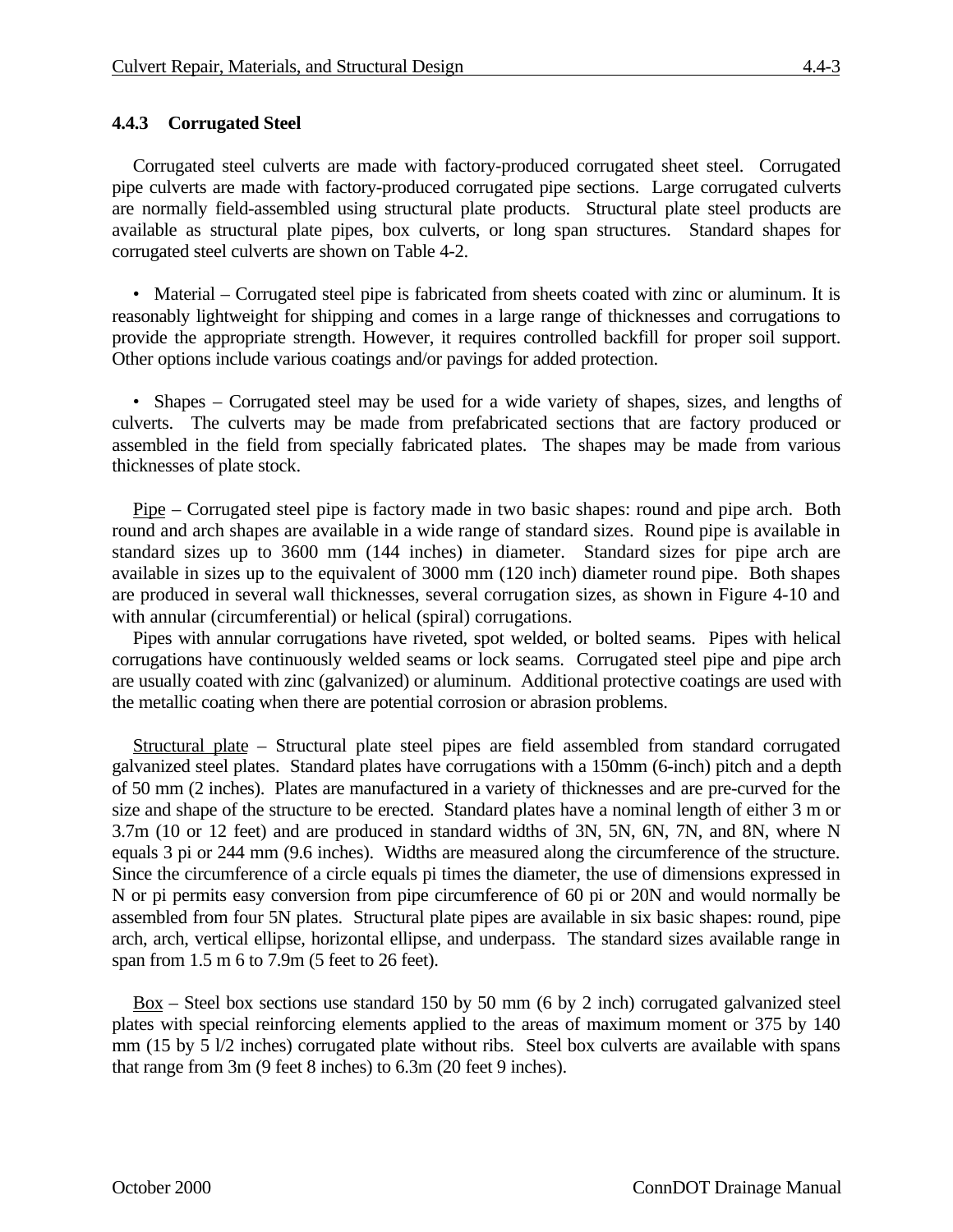Long span – Long span steel structures are assembled using conventional 150 by 50 mm (6 by 2 inch) corrugated galvanized steel plates with longitudinal or circumferential stiffening members or 375 by 140 mm (15 by 5 ½ inch) corrugated plate without ribs. There are five standard shapes for long span structures: horizontal elliptical, pipe arch, low profile arch, high profile arch, and pear shape. The long span pipe arch is not commonly used. The span lengths of typical sections range from 5.9m (19 feet 4 inches) to 12.2 m (40 feet). Longer spans are available for some shapes as special designs.



**Figure 4-10 Common corrugated patterns (not to scale) (English only)**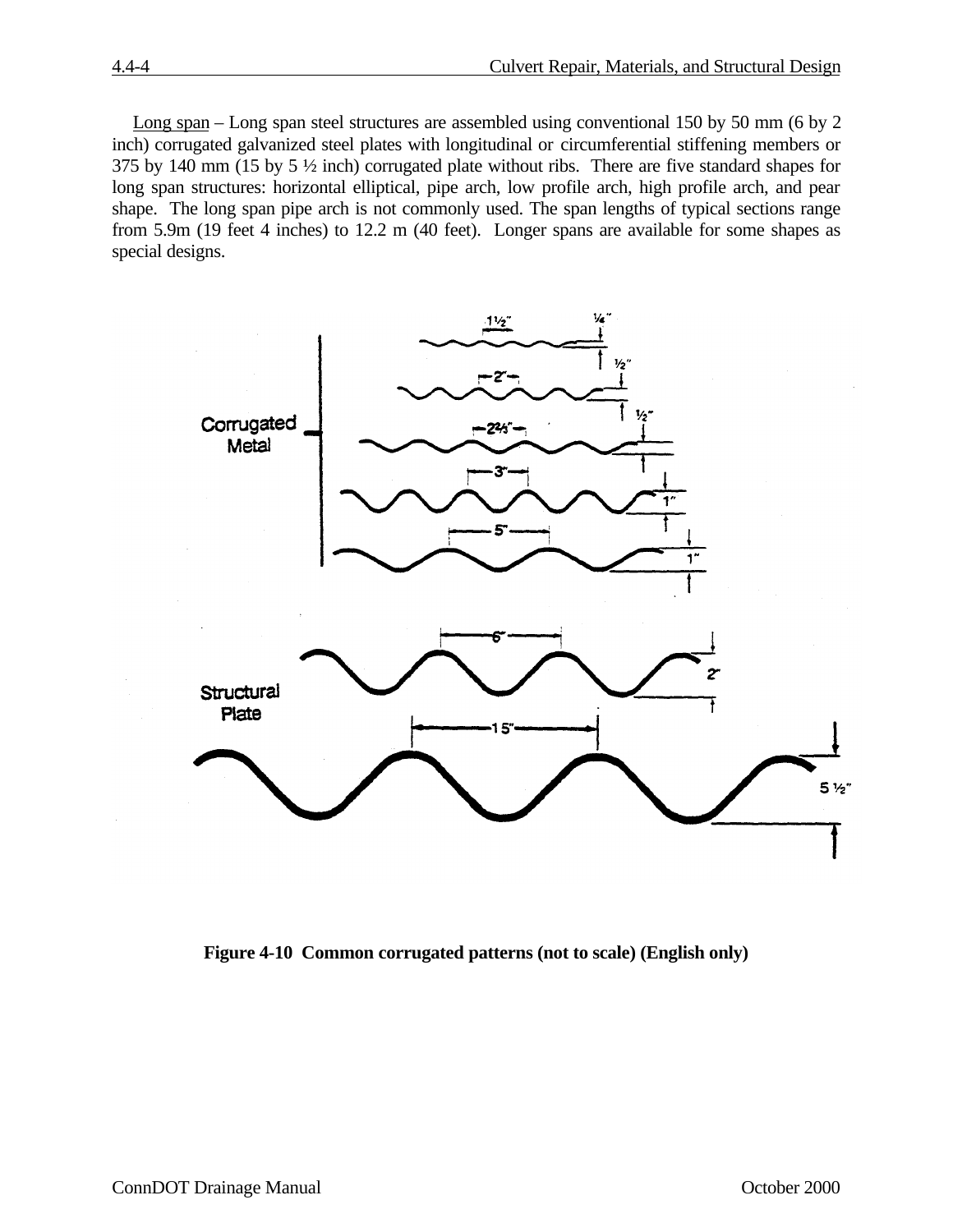|                                                       | Shape               | Range of Sizes                                                                     | <b>Common Uses</b>                                                                                                                                                           |
|-------------------------------------------------------|---------------------|------------------------------------------------------------------------------------|------------------------------------------------------------------------------------------------------------------------------------------------------------------------------|
| Round                                                 |                     | 6 in. - 26 ft.                                                                     | Cuiverts, subdrains, sewers, service<br>tunnels, etc. All plates same radius.<br>For medium and high fills (or trenches).                                                    |
| Vertically-<br>elongated<br>(ellipse)<br>5% is common |                     | $4 - 21$ ft.<br>nominal: before<br>elongating                                      | Cuiverts, sewers, service tunnels,<br>recovery tunnels. Plates of varying<br>radii; shop fabrication. For appear-<br>ance and where backfill compaction<br>is only moderate. |
| Pipe-arch                                             | <b>Rise</b><br>Span | Span x Rise<br>17 in. x 13 in.<br>î٥<br>20 ft. 7 in. x<br>13 ft 2 in.              | Where headroom is limited. Has<br>hydraulic advantages at low flows.<br>Corner plate radius. 18 inches or 31<br>inches for structural plate.                                 |
| Underpass*                                            | Rise<br>-Soan-      | Span x Rise<br>5 ft 8 in. x<br>5 ft. 9 in.<br>to<br>20 ft. 4 in. x<br>17 ft. 9 in. | For pedestrians, livestock or vehicles<br>(structural plate).                                                                                                                |
| Arch                                                  | ÷<br>Rise<br>Soan-  | Span x Rise<br>6 ft. x 1 ft. 9 1/2 in.<br>to<br>25 ft x 12 ft 6 in.                | For low clearance large waterway<br>opening, and aesthetics (structural<br>plate).                                                                                           |
| Horizontal<br><b>Ellipse</b>                          | Soan-               | Span<br>7–40 ft.                                                                   | Cuiverts, grade separations, storm<br>sewers, tunnels.                                                                                                                       |
| Pear                                                  | Snan                | Span<br>25-30 ft.                                                                  | Grade separtaions, culverts, storm<br>sewers, tunnels,                                                                                                                       |
| Hiah Profile<br>Arch                                  | - Span ——           | Span<br>20-45 ft                                                                   | Grade separtaions, culverts, storm<br>sewers, tunnels, ammo ammunition<br>magazines, earth covered storage.                                                                  |
| Low Profile<br>Arch                                   | Soan-               | Span<br>20-50 ft.                                                                  | Low-Wide waterway enclosures,<br>cuiverts, storm sewers.                                                                                                                     |
| <b>Box Culverts</b>                                   | -Span               | Span<br>10–26 ft.                                                                  | Low-Wide waterway enclosures,<br>cuiverts, storm sewers.                                                                                                                     |
|                                                       | <b>Specials</b>     | Various                                                                            | For lining old structures or other<br>special purposes. Special fabrication.                                                                                                 |

# **Table 4-2 Standard corrugated steel culvert shapes (English only)**

\*For equal area or clearance, the round shape is generally more economical and simpler to assemble.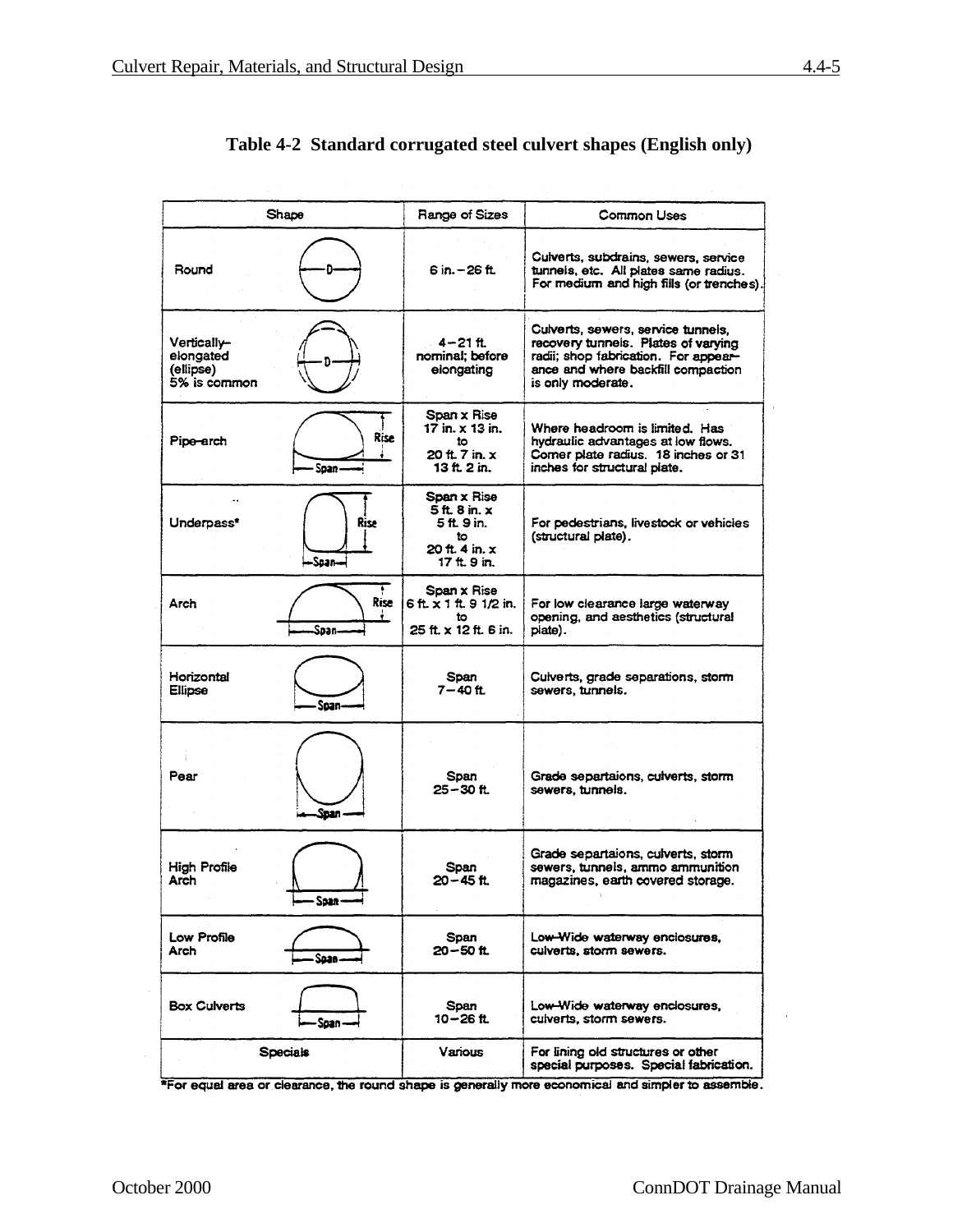#### **4.4.4 Corrugated Aluminum**

Corrugated aluminum culverts are constructed from factory assembled corrugated aluminum pipe or field assembled from structural plates. Structural plate aluminum culverts are available as conventional structural plate structures, box culverts, or long span structures.

• Material – Corrugated aluminum pipe is fabricated from aluminum-alloy sheets. It is very lightweight for shipping and handling. It has good resistance to corrosion, especially in brackish waters but is subject to abrasion in fast-flowing streams with a significant load of sand or rock. It is generally more flexible than steel, requires greater care in installation, and is less tolerant of lessthan-normal cover.

• Shapes – Corrugated aluminum may be used for a wide variety of shapes, sizes, and lengths of culverts. The culverts may be made from prefabricated sections that are factory produced or assembled in the field from specially fabricated plates. The shapes may be made from various thickness of plate stock.

Pipe - Factory assembled aluminum pipe is available in two basic shapes: round and pipe arch. Both shapes are produced with several different wall thicknesses, several corrugation patterns, and with annular (circumferential) or helical (spiral) corrugations. Round aluminum pipe is available in standard sizes up to 3000 mm (120 inches) in nominal diameter. Aluminum arch pipe is available in sizes up to the equivalent of a 2400 mm (96-inch) diameter round pipe.

Structural plate - Structural plate aluminum pipes are field assembled with 228 mm (9-inch) pitch by 64 mm (2.5-inch)-depth corrugations. Plates are manufactured in a variety of plate thicknesses and are pre-curved for the specific size and shape of the structure to be erected. Plates are manufactured in lengths of SN through 18N, where N equals 3 pi or 244 mm (9.625 inches). Plate length is measured along the circumference of the structure. Standard plates have a net width of 1.4 m (4.5 ft.). Structural plate aluminum pipes are produced in five basic shapes: round, pipe arch', arch, pedestrian/animal underpass, and vehicle underpass. A wide range of standard sizes is available for each shape. Spans as large as 7.9 m (26 feet) can be obtained for the arch shape.

Box - The aluminum box culvert utilizes standard aluminum structural plates with aluminum rib reinforcing added in the areas of maximum moments. Ribs are bolted to the exterior of the aluminum shell during installation. Aluminum box culverts are suitable for shallow depths of fill and are available with spans ranging from 2.7 m (8 feet 9 inches) to 7.7m (25 feet 5 inches).

Long Span - Long span aluminum structures are assembled using conventional 225 by 64 mm (9- by 2.5-inch) corrugated aluminum plates and aluminum rib stiffeners. Long span aluminum structures are available in the same five basic shapes as steel long spans: including horizontal ellipse, pipe arch, low profile arch, high profile arch, and pear shape. The typical sizes for aluminum spans are essentially the same as the typical sizes available for steel long span structures. Spans range from 5.9 m (19 feet 4 inches) to 12.2 m (40 feet).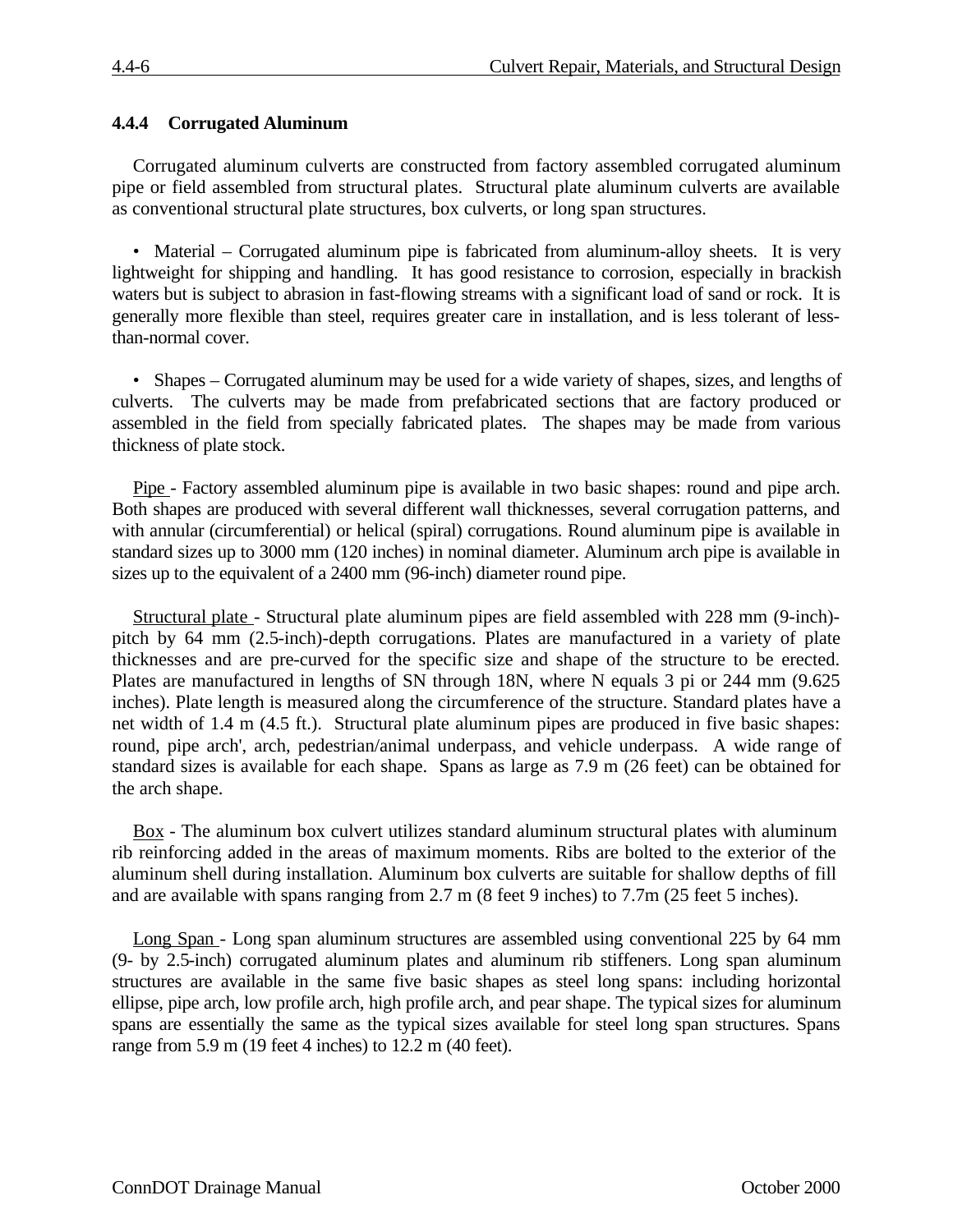#### **4.4.5 Plastic**

"Plastic" pipe is as unspecified a term as is "metal" pipe. There are many types of materials that may be used to produce plastic pipe, and the resulting pipe will have strength and other properties that vary accordingly. The properties of the plastic will depend primarily on the type of base resin that is used as well as the blend (or formulation) of chemicals in the final resin material that is used to produce the pipe. Just as with the design of concrete mixes, it is a common practice to use special additives with the basic resin to facilitate the production process and/or to alter the resulting physical and chemical properties of the finished product.

In general, plastics may be divided into two basic groups: (1) thermoplastics and (2) thermosetting plastics. The primary difference between these classes of material is that thermoplastics may be remelted and reshaped whereas thermosetting plastic cannot be remelted. Thus, the strength and other properties of thermoplastics will depend on the ambient temperature, and thermosetting plastics will retain their strength properties under a wide range of temperatures. The strength of these plastics will depend more on the types of resins that are used than on whether they are thermoplastics or thermosetting plastics.

Although both types of plastic may be used for culvert and drainage products, they are usually constructed from thermoplastic-type materials, which are less expensive and more easily used to manufacture. Two of the most popular types of material that are used are polyvinyl chloride (PVC) and polyethylene (PE). Thermosetting type resins are commonly used for pipe that must handle fluids at high temperatures.

Plastic drainage products may also be classified according to whether they are made just of plastic or whether the plastic is reinforced with fibers, typically glass fibers. The latter may be called "fiberglass" pipe. Since glass fibers have a filament strength of over 2067 n/mm<sup>2</sup> (300,000 psi), pipe products that are made with long continuous glass fibers will have greater strength properties over unreinforced plastic pipe.

• Polyvinyl Chloride (PVC) - Polyvinyl Chloride piping is made only from compounds that do not contain plasticizers and minimal quantities of other ingredients It has been labeled as rigid PVC in the United States to distinguish it from flexible or plasticized PVCs from which such items as laboratory tubing, luggage, and upholstery are made. This pipe exhibits good long-term strength with high stiffness. It is for this reason that PVC has become an important material for both pressure and nonpressure pipe applications. There is a much broader range of PVC fittings, valves, and appurtenances available than in any other plastic. The pipe is manufactured in both solid wall and profile wall in sizes up to 1200 mm (48 inches).

• Polyethylene (PE) - Polyethylene is perhaps the most well known of the plastics in the polyolefin group. These are plastics that are formed by the polymerization of straight chain hydrocarbons that are known as olefins. They include ethylene, propylene, and butylene. PE piping is tough and flexible, even at subfreezing temperatures. PE pipe has good abrasion resistance and is available in solid wall and profile wall with diameters up to 2400 mm (96 inches). It is often used to slipline deteriorating pipes.

#### **4.4.6 Other Materials**

• Masonry - Stone and brick are durable, low maintenance materials. Prior to the 1920's, both were used frequently in railroad and road construction projects because they were readily available from rock cuts or local brickyards. Although stone and brick are seldom used for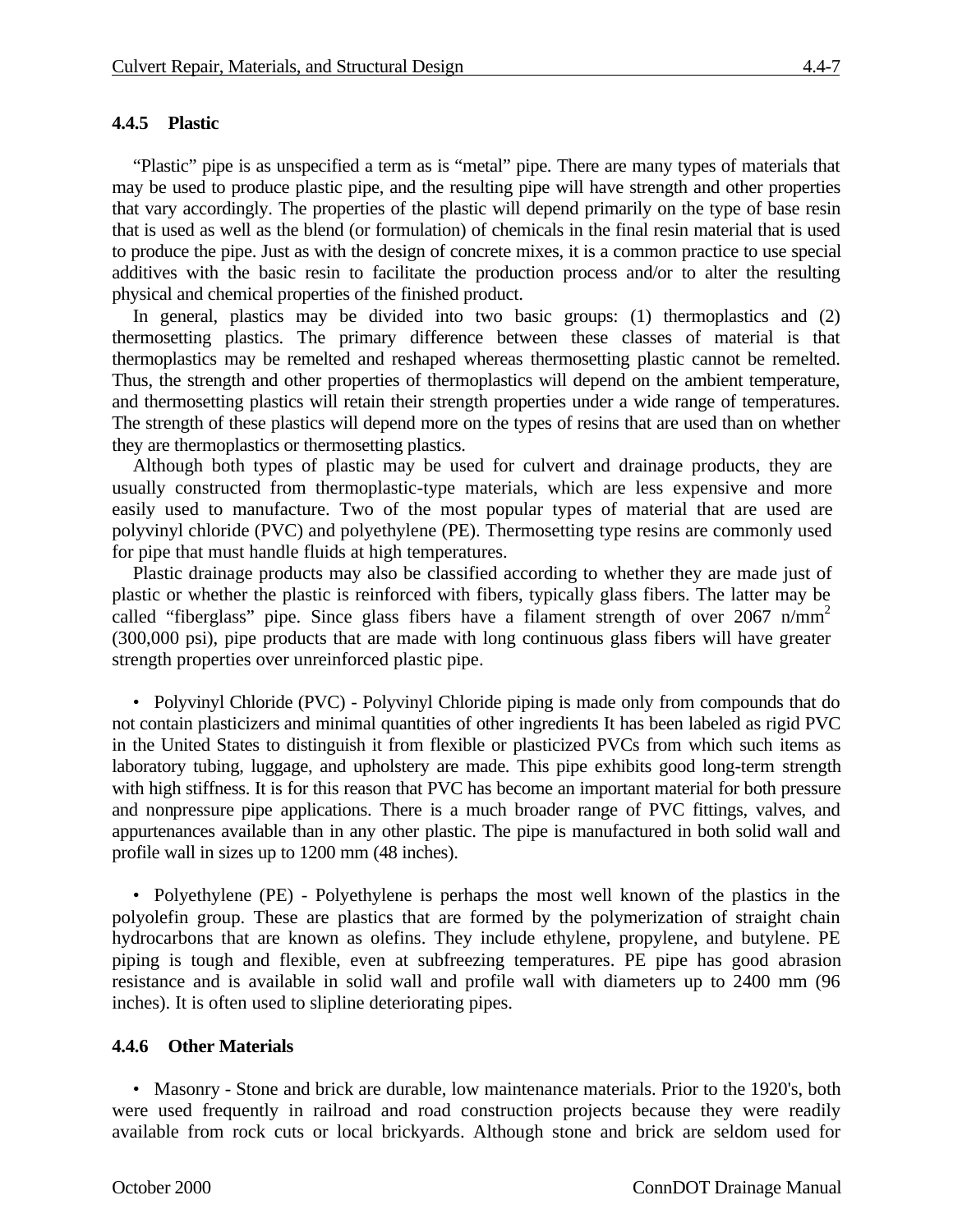constructing culvert barrels, stone is used occasionally for this purpose in locations that have very acid runoff. The most common use of stone is for headwalls where a rustic or scenic appearance is desired. Brick is frequently used in the construction of manholes and inlets in storm drainage systems, because it may easily be built up without the need for formwork.

• Vitrified Clay Pipe - Vitrified clay pipe is manufactured from clays and shales that are the mineral aggregates remaining after the weathering process of nature. This weathering process leaches out the soluble and reactive minerals from the rock and soil, leaving an inert material. This chemically inert material is then burned in kilns at 1000-2100 degrees Fahrenheit at which "vitrification" occurs and the clay particles become fused into an inert chemically stable compound.

Vitrified clay pipe is resistant to internal and external attack from acids, alkalies, gases, and solvents. It is resistant to abrasion and scour and will not corrode.

• Cast Iron - Cast iron is iron in which carbon has been dissolved. It is generally no longer used for culvert construction. It has poor tensile strength and is brittle and susceptible to cracking. The shapes are cast and are bulky in comparison to steel. Cast iron does, however, exhibit good corrosion resistance.

#### **4.4.7 Coatings for Culvert Materials**

A variety of types of coatings may be used either singularly or in a combination of layers to protect culverts from chemical and/or abrasion attack. The type(s) of coatings will depend upon the type of culvert material and the types of deterioration or distress they incur. The necessity for protective coatings depends upon a number of factors, including:

Chemistry and acidity (pH) of the adjacent soil

Chemistry and acidity (pH) of the water passing through the culvert Particle size and velocity of the solid material being transported through the culvert

Environmental effects including freezing and thawing

• **Coatings for metal culverts -** Corrugated steel culverts are protected with metallic coatings of zinc (galvanized) or aluminum. Protective coatings for metal culverts also include bituminous coatings, bituminous paving, fiber-bonded bituminous coatings, polymer, concrete paving, and concrete coatings. Additional protective coatings are used with the metallic coating when there are serious corrosion or abrasion problems.

Bituminous - This is the most common material used to protect corrugated steel pipe against corrosion. This procedure can also increase the resistance of metal pipe to acidic conditions if the coating is properly applied and it remains in place. Careful handling during transportation, storage, and installation is required to avoid damage to the coating. Bituminous coatings can also be damaged by abrasion. Field repairs should be made when bare metal has been exposed. Inert fibers may be embedded in the zinc coating to improve the adherence to metallic-coated bituminous material pipe. It should be noted that the durability of bituminous coatings is dependent on strict adherence by the fabricator to proper coating procedures.

Polymer - There are several types of polymer coatings that may be applied for corrosion and/or abrasion protection. The term polymer generally refers to a variety of types of plastic that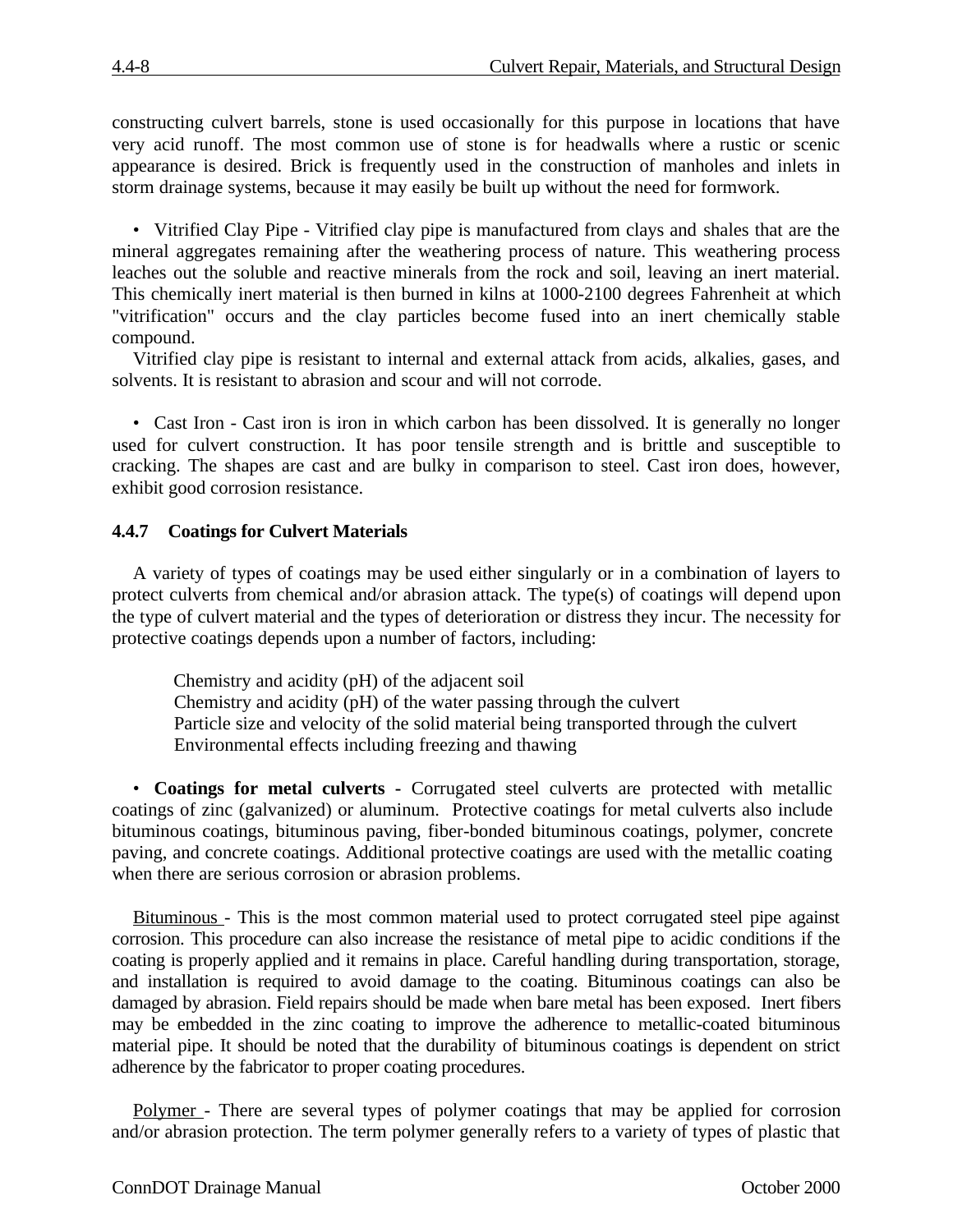may be used either plain "neat" or as a matrix for binding aggregates together, much the same as portland cement or asphaltic cement are used to make those respective types of concrete. Plain plastic coatings, often epoxies, may be applied directly to the metal or to other surface coatings. Culverts may also be coated with a polymer concrete, which is a mixture of plastic and aggregate. There have also been recent developments for coating metal culverts with fiberglass, which are (for these types of applications) short glass fibers held in a resin matrix. However, the 10 mil thick PVC and polyolefin plastic coatings that may be used to coat metal culverts do not provide increased resistance to abrasion, although polyethylene will to some extent.

Concrete/mortar - Metal culverts may be coated with a Portland Cement mortar or concrete for corrosion and abrasion resistance. Concrete of good quality is resistant to many corrosive agents. When the effluent has a pH of 5.0 or less, protective measures are generally required. One problem with using this type of coating is getting a good bond or connection between the metal pipe and the mortar or concrete lining.

Galvanizing - Galvanizing refers to the process of coating steel with a layer of zinc. Bare, uncoated, galvanized steel pipe generally performs well when the pH of the soil immediately adjacent to the pipe and the pH of the flow that the pipe will carry are between 6 and 10 and when the electrical resistivity of the soil is 2,000 ohm-cm or greater. Bare galvanized steel pipe should not be used in salt or brackish environments.

Aluminum coating Type 2 - Steel may also be coated with aluminum for corrosion protection. Aluminum generally performs adequately when the pH of the soil immediately adjacent to the pipe and the pH of the flow that the culvert will carry are between 5 and 9, and when the electrical resistivity of the flow and the minimum electrical resistivity of the soil is 1500 ohm-cm or greater. When backfilled with a clean, granular, well-drained soil, aluminum coated pipe has shown excellent resistance to corrosion, except when exposed to seawater and tidal flow. Aluminum coatings may not perform well in very acid or heavy metal (copper, iron, etc.) environments. If the pH is between 6.0 and 8.0, aluminum coated Type 2 is acceptable with resistivity of 100 ohm-cm or greater.

Type 1 aluminum coatings are inappropriate for drainage applications.

• **Coatings for concrete culverts** - Concrete culverts are rarely coated when they are constructed. However, when they are installed in particularly aggressive chemical environments, they may be coated with epoxy resins or special high density, low porosity concrete materials that have a high resistance to chemicals and chemical attack.

• **Invert protection** - The inverts of corrugated metal culverts are frequently paved to extend the life of the culvert by protecting the invert against corrosion and abrasion. The paving also smoothes the inside of the culvert, which improves the hydraulic capacity of such culverts.

Bituminous paving - Paving of CMP inverts with bituminous materials has been a common practice for many years. The bituminous coating is usually at least 3 mm (1/8-inch) thick over the inner crest of the corrugations. Generally only the lower quadrant of the pipe interior is paved. Fiber binding is sometimes used to improve the adherence of bituminous material to the metallic-coated pipe. Although bituminous paving has been widely used, it has been found that the coating may deteriorate and spall off after a number of years, particularly in some environments. After the coating starts to deteriorate, corrosion of the culvert will begin.